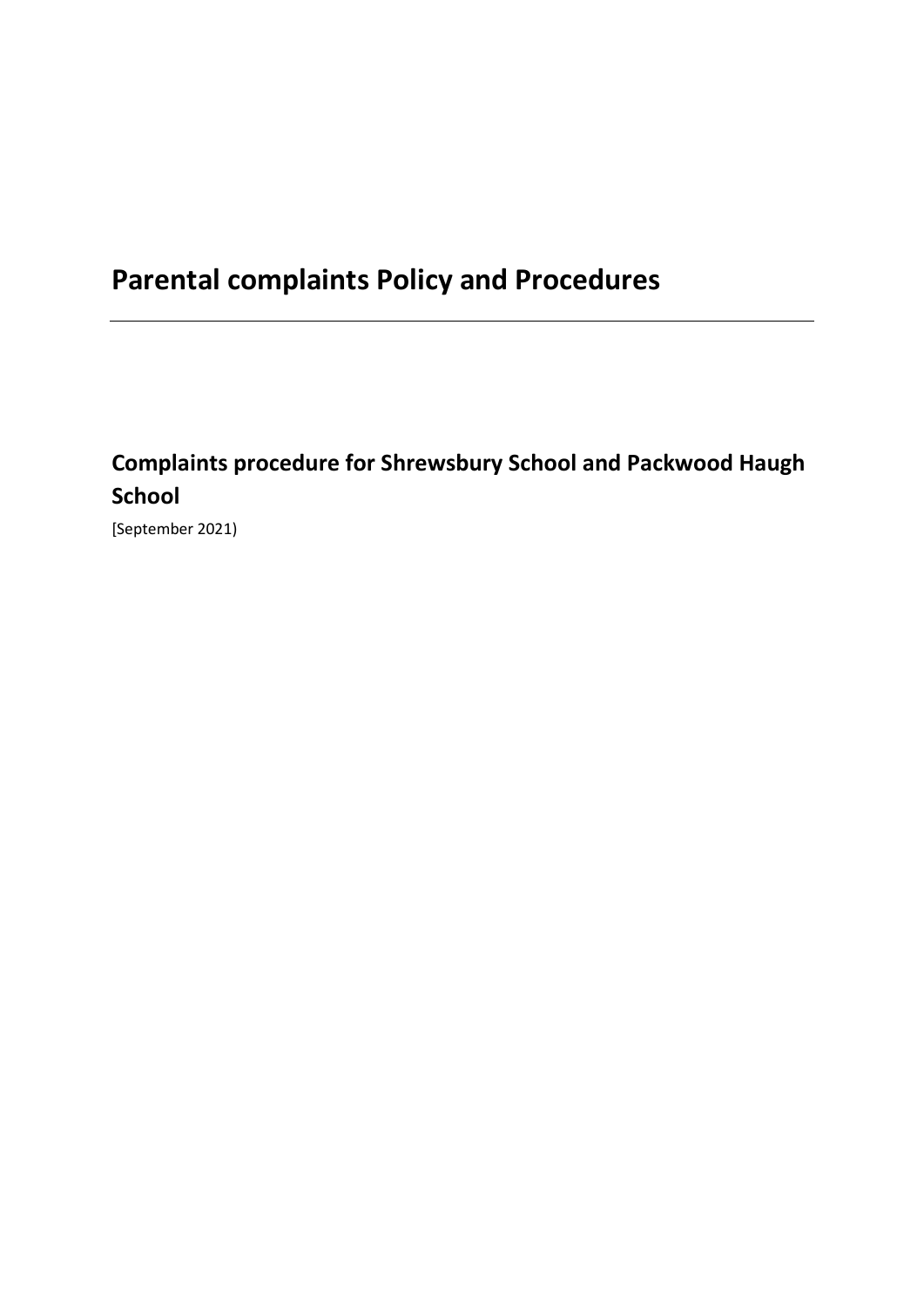# **Contents**

| $\mathbf{1}$ |  |
|--------------|--|
|              |  |
| 3            |  |
| 4            |  |
| 5            |  |
| 6            |  |
|              |  |
| 8            |  |
| 9            |  |
| 10           |  |
| 11           |  |
| 12           |  |
| 13           |  |

# Appendix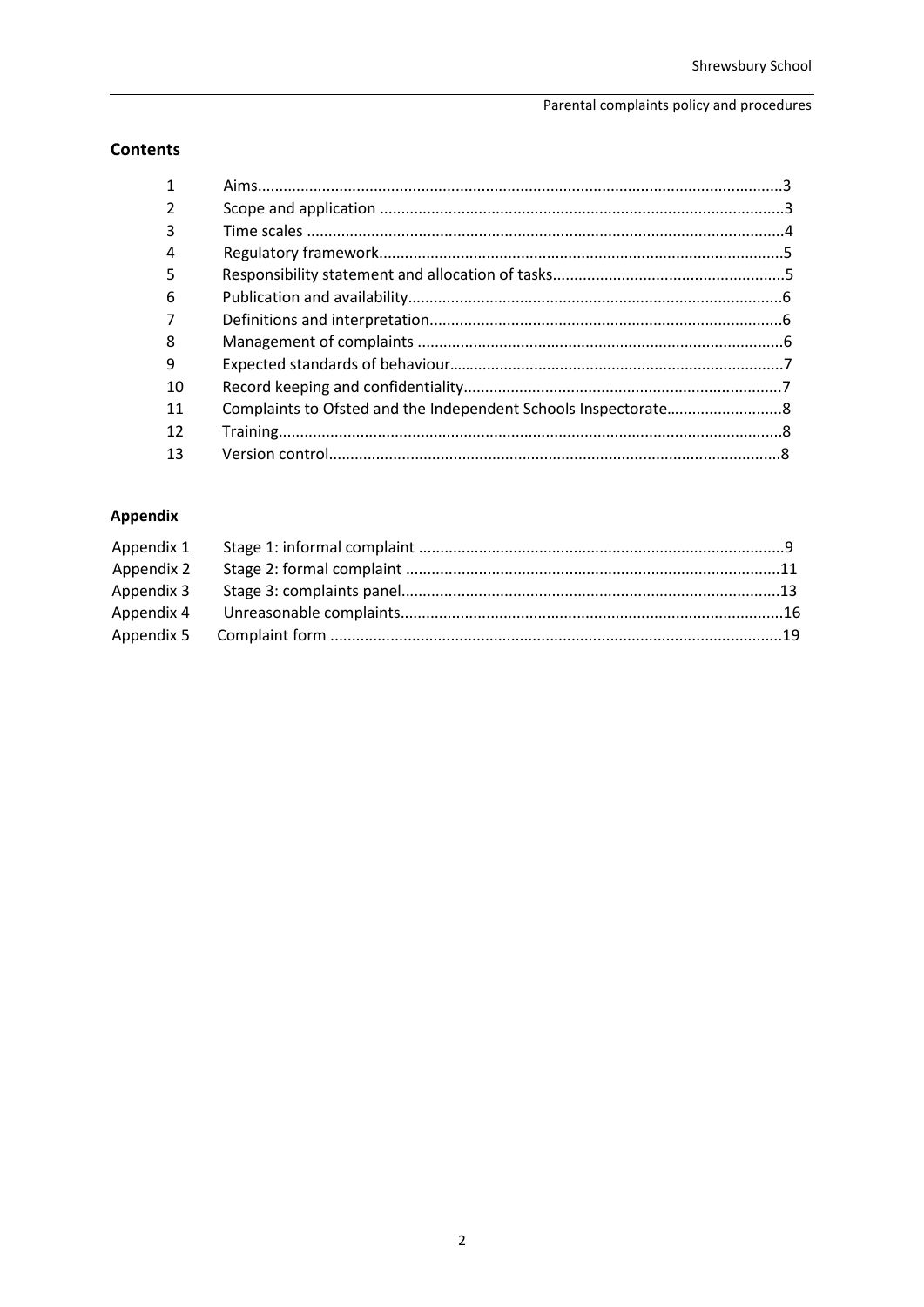### 1 **Aims**

- 1.1 This is the complaints policy of Shrewsbury School and Packwood Haugh School. Both schools are part of the same Charity and have the same Governing Body. Where the policy refers to "the School" it can refer to either school depending on where the complaint originates.
- 1.2 The aims of this policy and related procedures are to provide a framework for the resolution of complaints which:
	- 1.2.1 allows for their resolution informally and sets out the School's formal procedures where this is not achievable;
	- 1.2.2 is easily accessible and publicised, simple to understand and use and impartial and non-adversarial;
	- 1.2.3 enables a full and fair investigation where appropriate;
	- 1.2.4 respects people's desire for confidentiality;
	- 1.2.5 addresses all the points at issue and provides an effective response and appropriate redress, where necessary;
	- 1.2.6 provides information to the School's senior leadership/management team so that services can be improved and any systemic issues can be identified and addressed; and
	- 1.2.7 helps to create a culture of safety, equality and protection.

# 2 **Scope and application**

- 2.1 This policy applies to the whole School including the Early Years Foundation Stage (**EYFS**) at Packwood Haugh School.
- 2.2 This policy applies only to complaints by parents. The School has separate grievance and whistleblowing policies to cover concerns that a member of staff may have.
- 2.3 This policy applies to any expression of dissatisfaction however made about actions taken, or a lack of action, by the School where a parent seeks action by the School.
- 2.4 This policy applies to complaints from each of the following:
	- 2.4.1 a Parent or Parents of current pupils;
	- 2.4.2 a Parent or Parents of former pupils if the complaint was initially raised when the pupil was registered at the School;
	- 2.4.3 a Parent or Parents of prospective pupils.
	- 2.4.4 References to a **Parent**, in relation to a child or young person, includes any person who is not a parent but who has parental responsibility, or who has care of a pupil.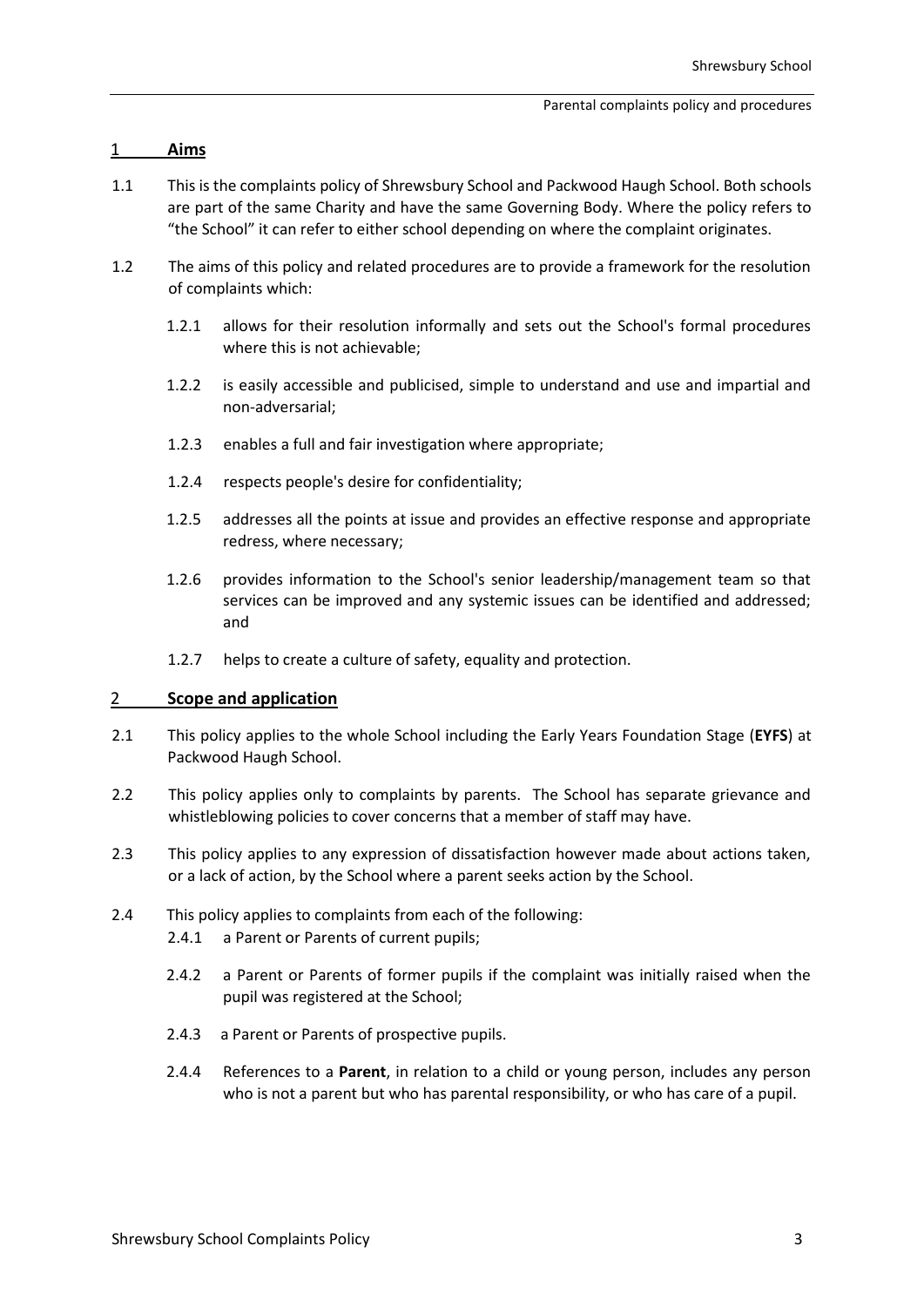- 2.5 The School will not normally investigate anonymous complaints.
- 2.6 If appropriate, the School will acknowledge that a complaint is upheld, wholly or in part. In addition, it may offer:
	- 2.6.1 an explanation;
	- 2.6.2 an admission that it could have been handled differently or better;
	- 2.6.3 an assurance that the School will try to ensure that the event complained of will not happen again and an explanation of the steps taken in this respect;
	- 2.6.4 an undertaking to review policies and/or procedures;
	- 2.6.5 an apology.
- 2.7 Requests for financial awards, such as claims for compensation, damages or fee refunds, are beyond the scope of the School's complaints procedures
- 2.8 All parents should be aware that regardless of the nature of a complaint and whether or not it is upheld, parents are not entitled to details of any related sanctions imposed on staff, pupils or parents for reasons of data protection and confidentiality.
- 2.9 There may be occasions when it is necessary or reasonable to deviate from this complaints procedure if this is reasonable and justified. Complainants will be notified of the changes.
- 2.10 The School encourages anyone else with any concerns about the School's operation to raise them with the School. They are asked to do so by writing to the Headmaster or Chair of Governors, setting out their concerns and the action sought.

#### 3 **Time scales**

- 3.1 The School aims to resolve all complaints efficiently and promptly and Parents are encouraged to bring any matter causing concern to the School's attention as soon as possible. Whenever possible, a complaint should be raised within **three months** of the incident, or where a series of associated incidents have occurred, within three months of the last of these incidents. The School will however consider complaints made within up to 12 months if exceptional circumstances apply. A complaint raised after three months should therefore include details of the issues which led to the delay.
- 3.2 Timescales for each stage of the School's complaints procedure are set out below. It is expected that the management of every complaint will progress in a timely manner. Where there are exceptional circumstances resulting in a delay to the timescales for a stage of the complaints procedure (such as other bodies investigating aspects of the complaint), the School will notify the parent and inform them of the new timescales as soon as possible.
- 3.3 Complaints which are raised in the School holidays will usually be deemed to have been received on the first working day after receipt.
- 3.4 If a Parent commences legal action against the School in relation to their complaint, the Headmaster or Chair of Governors will consider whether or not to suspend the complaints procedure until those proceedings have been concluded.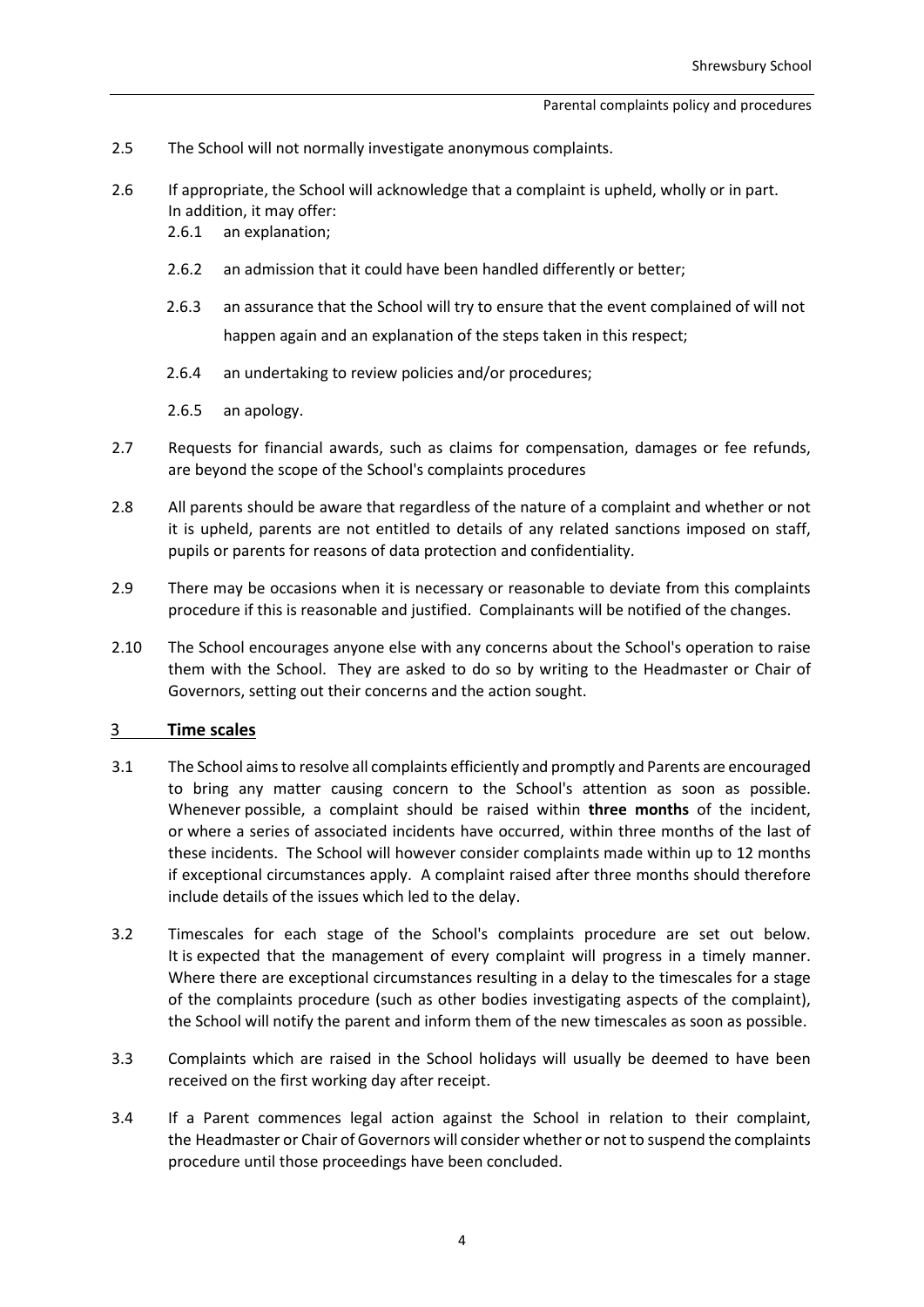# 4 **Regulatory framework**

- 4.1 This policy has been prepared to meet the School's responsibilities under:
	- 4.1.1 Education (Independent School Standards) Regulations 2014 (**ISSR**);
	- 4.1.2 *Boarding schools: national minimum standards* (Department for Education (**DfE**), April 2015);
	- 4.1.3 *Statutory framework for the Early Years Foundation Stage* (DfE, March 2017);
	- 4.1.4 Education and Skills Act 2008;
	- 4.1.5 Children Act 1989
	- 4.1.6 Childcare Act 2006
	- 4.1.7 Data Protection Act 2018 and General Data Protection Regulation (**GDPR**); and
	- 4.1.8 Equality Act 2010.
- 4.2 The following School policies, procedures and resource materials are relevant to this policy:

4.2.1 The parent contract "Terms and Conditions"

## 5 **Responsibility statement and allocation of tasks**

- 5.1 The Governing Body has overall responsibility for all matters which are the subject of this policy.
- 5.2 To ensure the efficient discharge of its responsibilities under this policy, the Governing Body has allocated the following tasks:

| <b>Task</b>                                                                                                                                                          | <b>Allocated to</b> | When / frequency of review          |
|----------------------------------------------------------------------------------------------------------------------------------------------------------------------|---------------------|-------------------------------------|
| Keeping the policy up to<br>date and compliant with the<br>law and best practice                                                                                     | Clerk to Governors  | As required, and at least<br>termly |
| Monitoring the<br>implementation of the<br>policy                                                                                                                    | Clerk to Governors  | As required, and at least<br>termly |
| Maintaining up to date<br>records of all information<br>created in relation to the<br>policy<br>and<br>its<br>implementation as required<br>by the GDPR and the ISSR | Headmaster's PA     | As required, and at least<br>termly |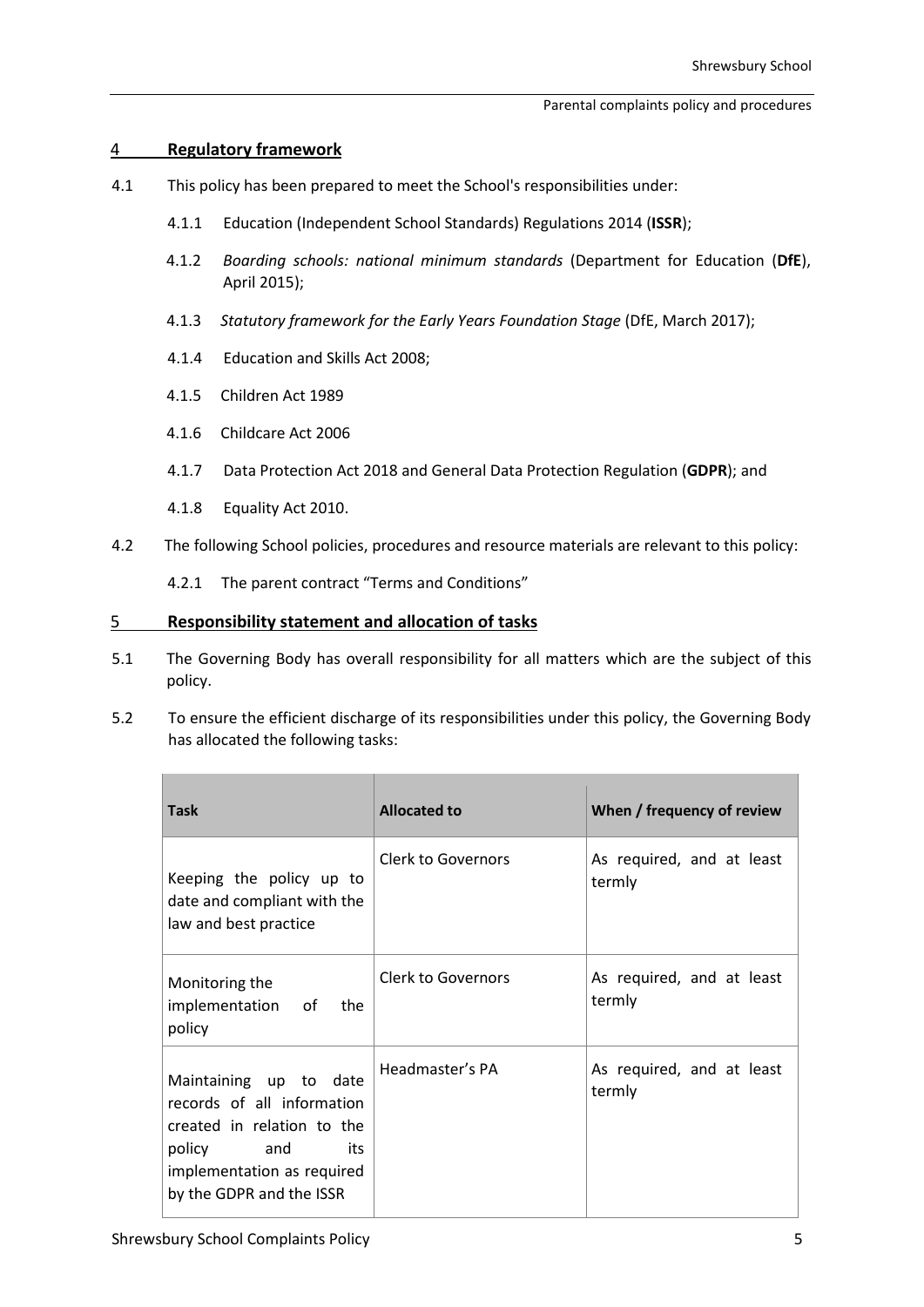| Task                                                                                                                                                                                | <b>Allocated to</b>                                                                               | When / frequency of review             |
|-------------------------------------------------------------------------------------------------------------------------------------------------------------------------------------|---------------------------------------------------------------------------------------------------|----------------------------------------|
| input from   Clerk to Governors<br>Seeking<br>interested groups (such as<br>pupils, staff, Parents) to<br>consider improvements to<br>the<br>School's processes<br>under the policy |                                                                                                   | As required, and at least<br>annually. |
| Formal review of complaints<br>and implementation of any<br>recommendation to identify<br>trends and recommend<br>further improvement to<br>policies and procedures                 | Governing Body (Review of<br>Complaints and Concerns at<br>Summer Term Governing<br>Body meeting) | Annually                               |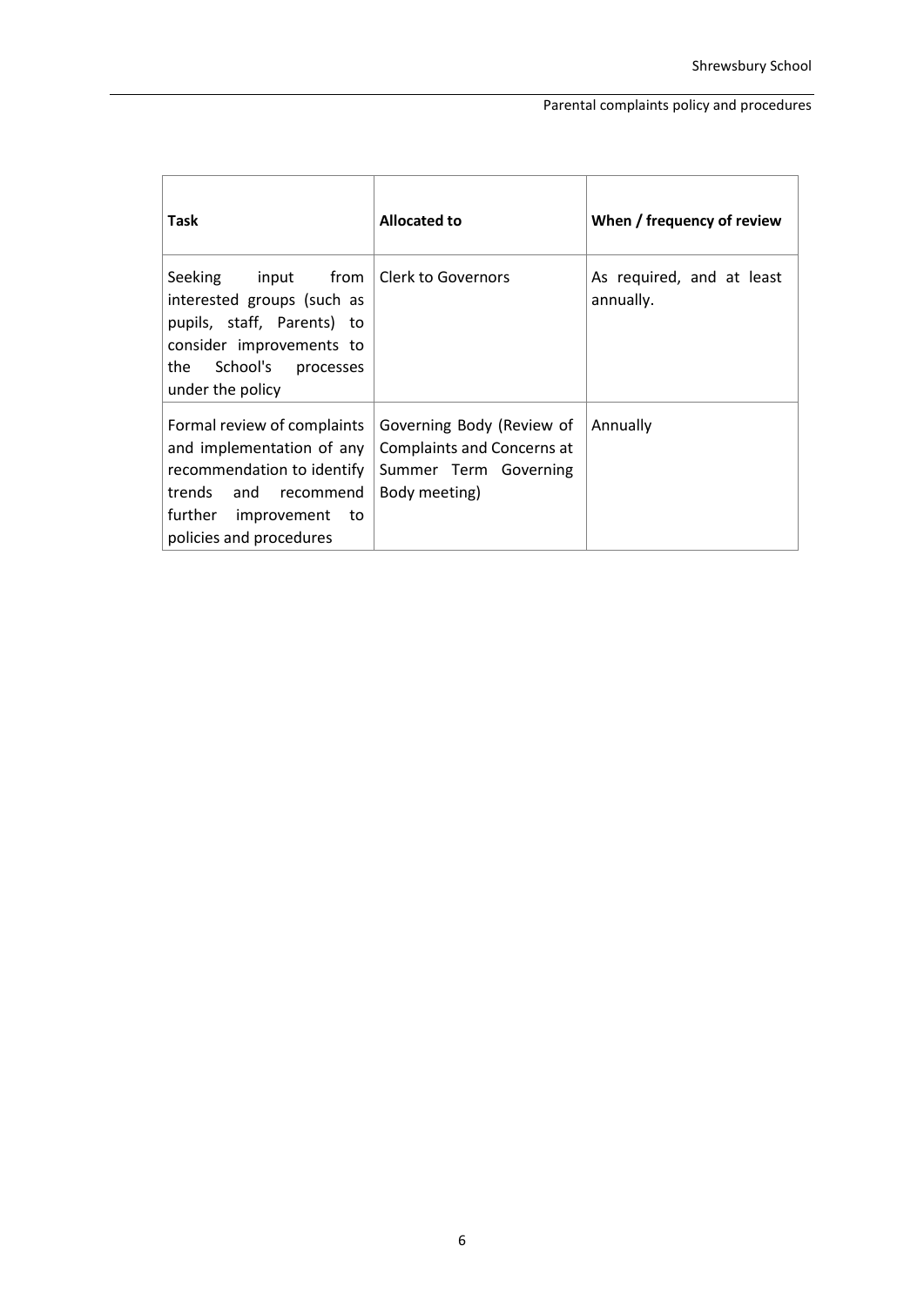## 6 **Publication and availability**

- 6.1 This policy is published on the School website.
- 6.2 This policy is available in hard copy on request.
- 6.3 A copy of the policy is available for inspection from the School office during a working day.
- 6.4 This policy can be made available in large print or other accessible format if required and the School will make other reasonable adjustments required to enable complainants to access and complete this procedure, such as holding meetings in accessible locations.
- 6.5 Information regarding the number of complaints registered under the formal procedure of this policy during the preceding school year is available to parents of pupils and parents of prospective pupils and, on request, to the Chief Inspector, the Secretary of State or an independent inspectorate. The School makes this available by publication on the website.

#### 7 **Definitions and interpretation**

- 7.1 Where the following words or phrases are used in this policy:
	- 7.1.1 References to the **School** are references to Shrewsbury School or Packwood Haugh School depending on the origin of the complaint. References to the **Headmaster** are references to the Headmaster of Shrewsbury School or Headmaster of Packwood Haugh School depending on the origin of the complaint
	- 7.1.2 The **Governing Body of Shrewsbury School** is the proprietor of both Shrewsbury School and Packwood Haugh School. It is a statutory body and its members are the trustees of the charity.
	- 7.1.2 References to **working days** mean Monday to Friday, when the School is open during term time. The dates of terms are published on the School's website. In the event that the application of this definition is likely to introduce excessive delays, due to intervening School holidays, the School's approach is to take sensible and reasonable steps so as to minimise any hardship or unfairness arising from such delays.

#### 8 **Management of complaints**

8.1 The School's policy allows for complaints to be considered at three stages:

**Stage 1**: Informal raising of a complaint. Further details of this procedure are set out in Appendix 1.

**Stage 2**: A formal complaint in writing. Further details of this procedure are set out in Appendix 2.

**Stage 3**: Reference to a complaints panel. Further details of this procedure are set out in Appendix 3.

- 8.2 Separate procedures apply if:
	- 8.2.1 the Headmaster expels or requires the removal of a pupil from the School and the parents seek a review of that decision.
	- 8.2.2 To complaints by pupils See the Pupil Concerns and Complaints Procedure.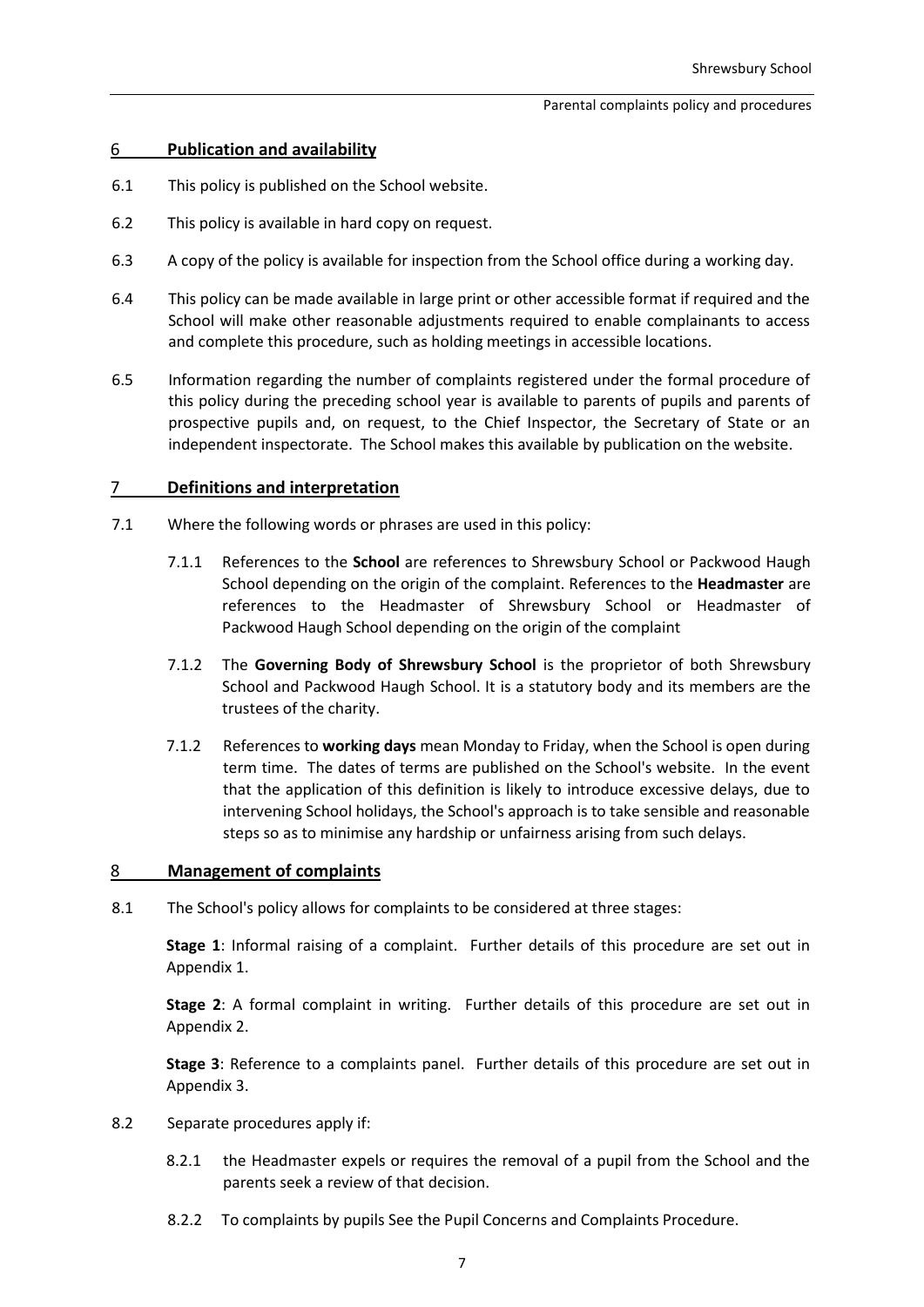# 9 **Expected standards of behaviour**

- 9.1 While the School will not normally limit the contact complainants have with the School, attention is drawn to the information included in Appendix 4 which is drawn from:
	- 9.1.1 the Department for Education'[s Best practice advice for school](https://www.gov.uk/government/publications/school-complaints-procedures/best-practice-advice-for-school-complaints-procedures-2019) [complaints procedures](https://www.gov.uk/government/publications/school-complaints-procedures/best-practice-advice-for-school-complaints-procedures-2019)  [2021 ;](https://www.gov.uk/government/publications/school-complaints-procedures/best-practice-advice-for-school-complaints-procedures-2019) and
	- 9.1.2 the Department for Education guidance [Controlling access](https://www.gov.uk/government/publications/controlling-access-to-school-premises) [to school premises 2018.](https://www.gov.uk/government/publications/controlling-access-to-school-premises)

## 10 **Record keeping and confidentiality**

- 10.1 All records created in accordance with this policy are managed in accordance with the School's policies that apply to the retention and destruction of records.
- 10.2 The School keeps a written record of all formal complaints, including the following:
	- 10.2.1 whether they were resolved at Stage 2 or Stage 3;
	- 10.2.2 the action taken by the School as a result of the complaints (regardless of whether they are upheld);
	- 10.2.3 whether the complaint relates to the School's boarding provision.
- 10.3 The records created in accordance with this policy may contain personal data. The School has a privacy notice which explains how it will use personal data about pupils and parents. The privacy notice is published on the School's website.
- 10.4 School staff will ensure that they follow the School's data protection policies and procedures when handling personal data created in connection with this policy.
- 10.5 In accordance with data protection principles, details of individual complaints will be kept only for as long as is considered to be reasonably necessary in the circumstances.
- 10.6 Complaints which do not have safeguarding implications will be retained for a minimum of seven years (a period determined by the six-year inspection cycle with allowance for unforeseen circumstances).
- 10.7 Correspondence, statements and records relating to individual complaints will be kept confidential except where access is requested by the Secretary of State or where disclosure is required in the course of an inspection or under other legal authority or court order.

#### 11 **Complaints to Ofsted and the Independent Schools Inspectorate**

- 11.1 Parents of children in the School's Early Years Foundation Stage have the right to contact Ofsted and/or ISI if they believe the School is not meeting the EYFS requirements.
- 11.2 Ofsted can be contacted on 0300 123 4666 or at enquiries@ofsted.gov.uk.
- 11.3 ISI can be contacted at concerns@isi.net or on 020 7600 0100.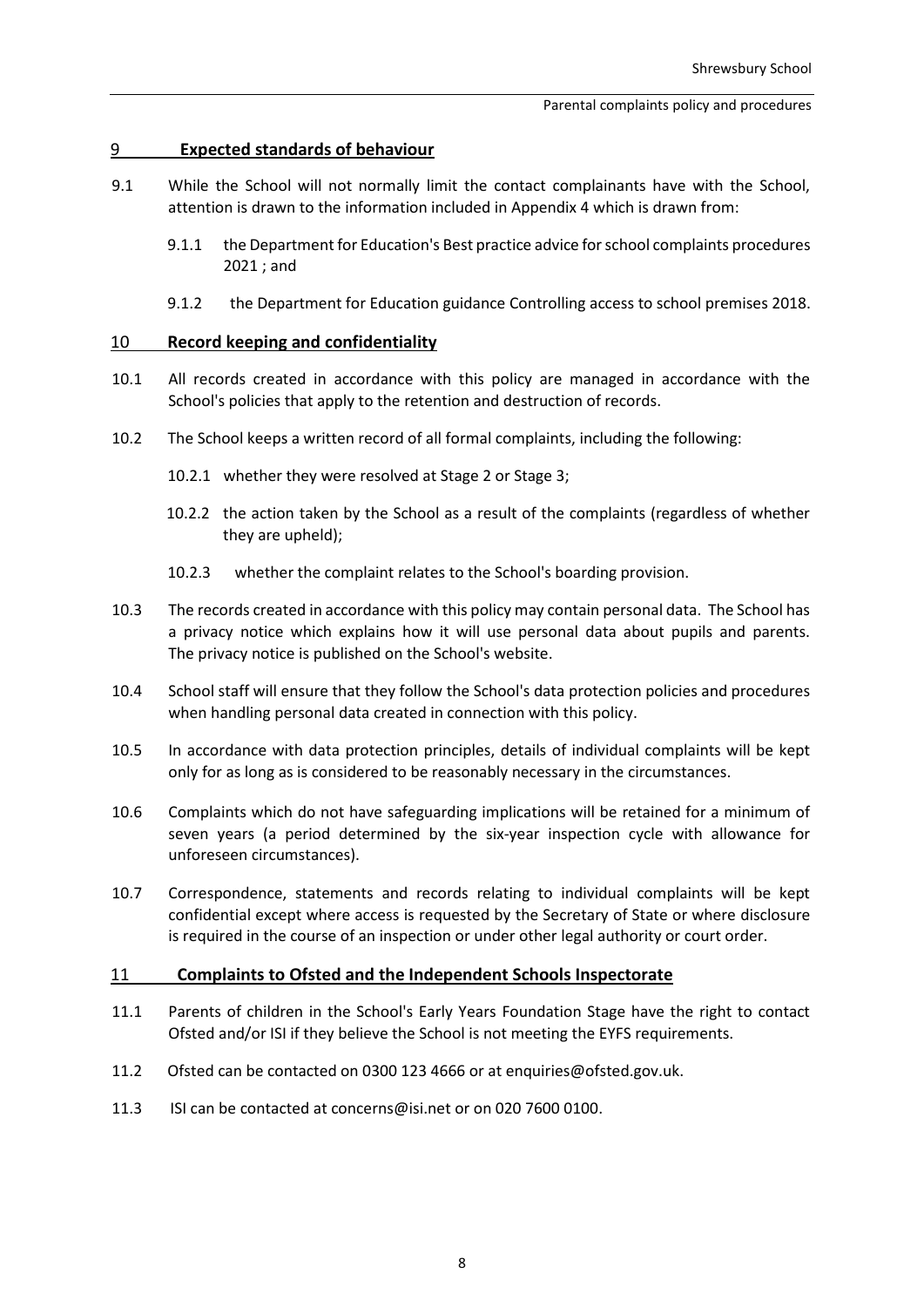# 12 **Training**

- 12.1 The School ensures that regular guidance and training is arranged on induction and at regular intervals thereafter so that staff and volunteers understand what is expected of them by this policy and have the necessary knowledge and skills to carry out their roles.
- 12.2 The level and frequency of training depends on the role of the individual member of staff.
- 12.3 The School maintains written records of all staff training.

# 13 **Version control**

| Date of adoption of this policy     | September 2021                                |
|-------------------------------------|-----------------------------------------------|
| Date of last review of this policy  | September 2021 (previously separate policies) |
| Date for next review of this policy | <b>July 2022</b>                              |
| Policy owner (SLT)                  | Bursar/Clerk to Governors (Maylin Ware)       |
| Policy owner (Governing Body)       | <b>Chair of Governors</b>                     |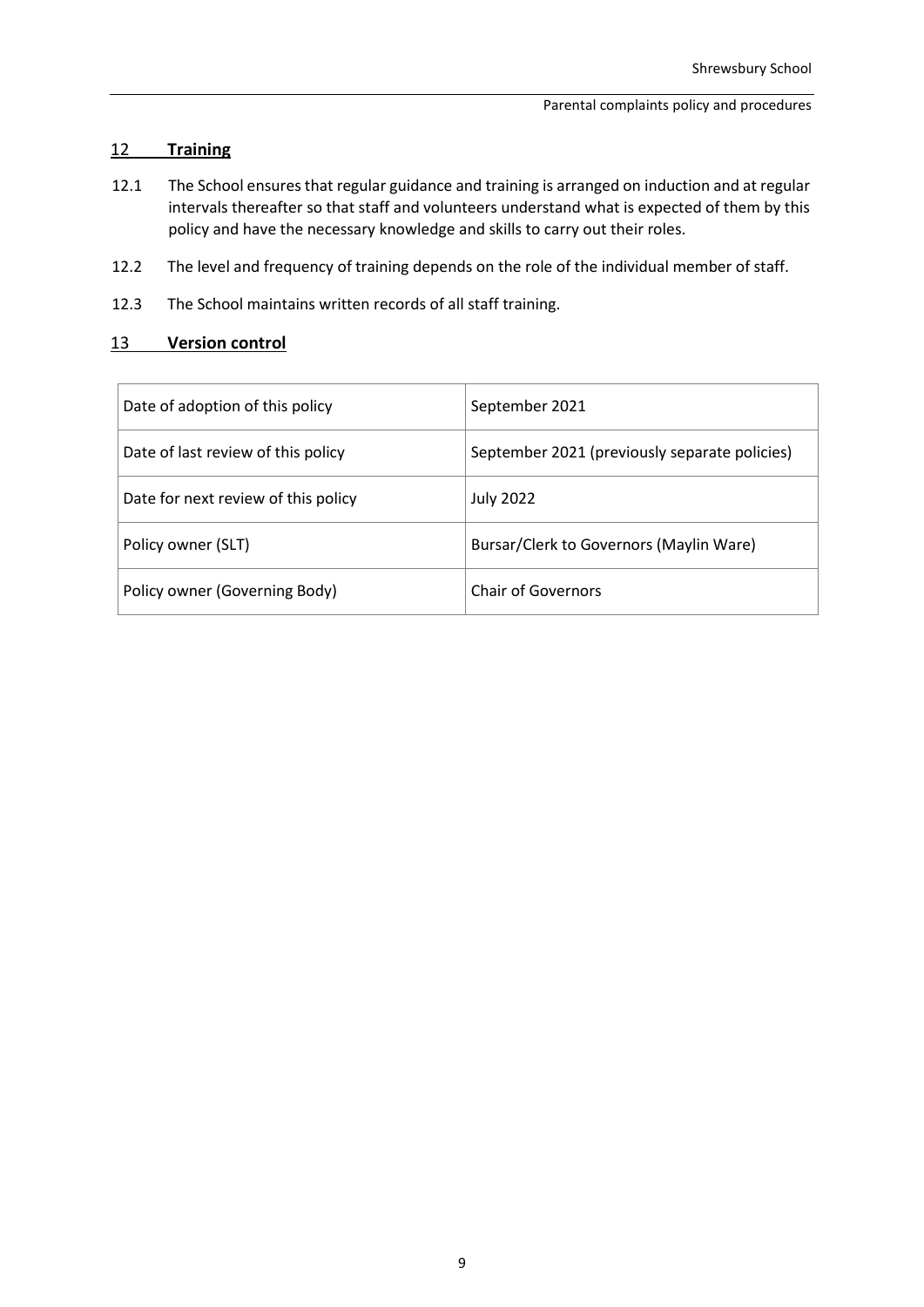### **Appendix 1 Stage 1: informal concern/complaint**

#### **1 Informal resolution of a concern/complaint**

1.1 We hope and expect that most complaints can be resolved informally without the need to use the formal stages of the complaints procedure. For example, dissatisfaction about some aspect of teaching or pastoral care or a billing error should be able to be resolved by the relevant member of staff.

#### **2 Who to contact**

#### 2.1 Whom to contact at **Shrewsbury School**

Where a parent feels that the issue is of a more serious nature, or that it has not been resolved satisfactorily through the initial contact, complaints should be raised with the Designated Safeguarding Lead, as follows:

- 2.1.1 **educational issues**: if the matter relates to the classroom, the curriculum or special educational needs, please speak or write initially to the Deputy Head Academic. Your complaint may be passed to a more senior member of staff if appropriate;
- 2.1.2 **pastoral care**: for complaints relating to matters outside the classroom, please speak or write to the Deputy Head (Pastoral);
- 2.1.3 **disciplinary matters**: a problem over any disciplinary action taken or a sanction imposed should be raised first of all with the Senior Deputy Head.

#### 2.2 Whom to contact at **Packwood Haugh School**

Where a parent feels that the issue is of a more serious nature, or that it has not been resolved satisfactorily through the initial contact, complaints should be raised as follows:

- 2.2.1 **educational issues**: In the first instance please contact the pupil's Form Tutor, or if more appropriate the Head of Department.
- 2.2.2 **pastoral care**: If the matter relates to something occurring in the classroom then please speak to the Form Tutor but if it is an issue to do with boarding then please contact the House Parents. Medical Matters: Complaints about medical matters should be referred in the first instance to the School Nurse.
- 2.2.3 Financial and administrative matters: A query relating to fees or extras or to other administrative matters should be raised with the Bursar.
- 2.3 An informal complaint will be acknowledged by telephone, email or letter within three working days of receipt, indicating the action that is being taken and the likely timescales. Such action may include an investigation and / or a meeting with the parent.
- 2.4 Wherever appropriate, the School will ask the parent at the earliest stage what they think might resolve the issue.
- 2.5 The parent will usually receive a response to the complaint within 15 working days.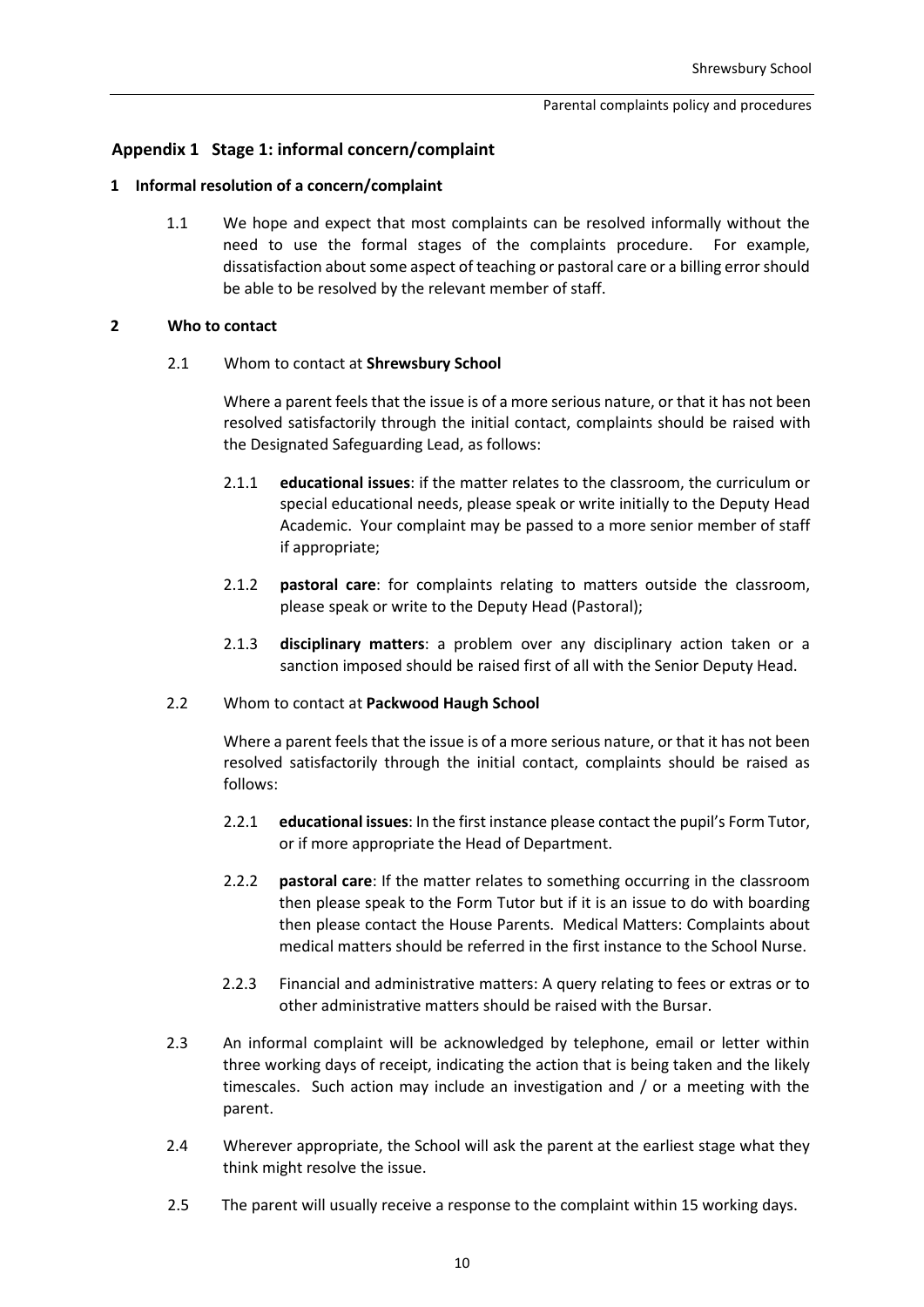2.6 If the parent is dissatisfied with the response to the informal complaint or in the event that the complaint cannot be resolved by informal means, the parent may make a formal complaint under Stage 2 of this procedure as set out in Appendix 2.

#### **3 Complaints about the Headmaster**

- 3.1 The procedure for dealing with an informal complaint about the Headmaster of the School is set out below:
	- 3.1.1 parents may choose to raise complaints directly with the Headmaster if they feel that the matter is capable of resolution informally. The complaint may be raised orally or in writing. If in writing, the School will not automatically treat the complaint as a formal (Stage 2) complaint and the Headmaster will endeavour to resolve the complaint informally under Stage 1;
	- 3.1.2 the Headmaster will acknowledge informal complaints within three working days and will seek to resolve the matter under this Stage 1 by means of direct conversation or a meeting with the parents, to be held within 15 working days of the initial complaint;
	- 3.1.3 if the parent is dissatisfied with the Headmaster's response to the informal complaint or in the event that the complaint cannot be resolved by informal means, the parent may make a formal complaint under Stage 2 of this procedure as set out in Appendix 2.
- 3.2 Alternatively, parents may choose to make their complaint about the Headmaster to the Chair of Governors (via the Clerk to the Governors). In this case, the complaint will be treated as a formal complaint under Stage 2 of this procedure as set out in Appendix 2.

#### **4 Complaints about the Governors**

4.1 Complaints about the Chair of Governors, any individual governor or the whole governing body should be addressed to the Clerk to the Governors via the School office. Please mark them as Private and Confidential.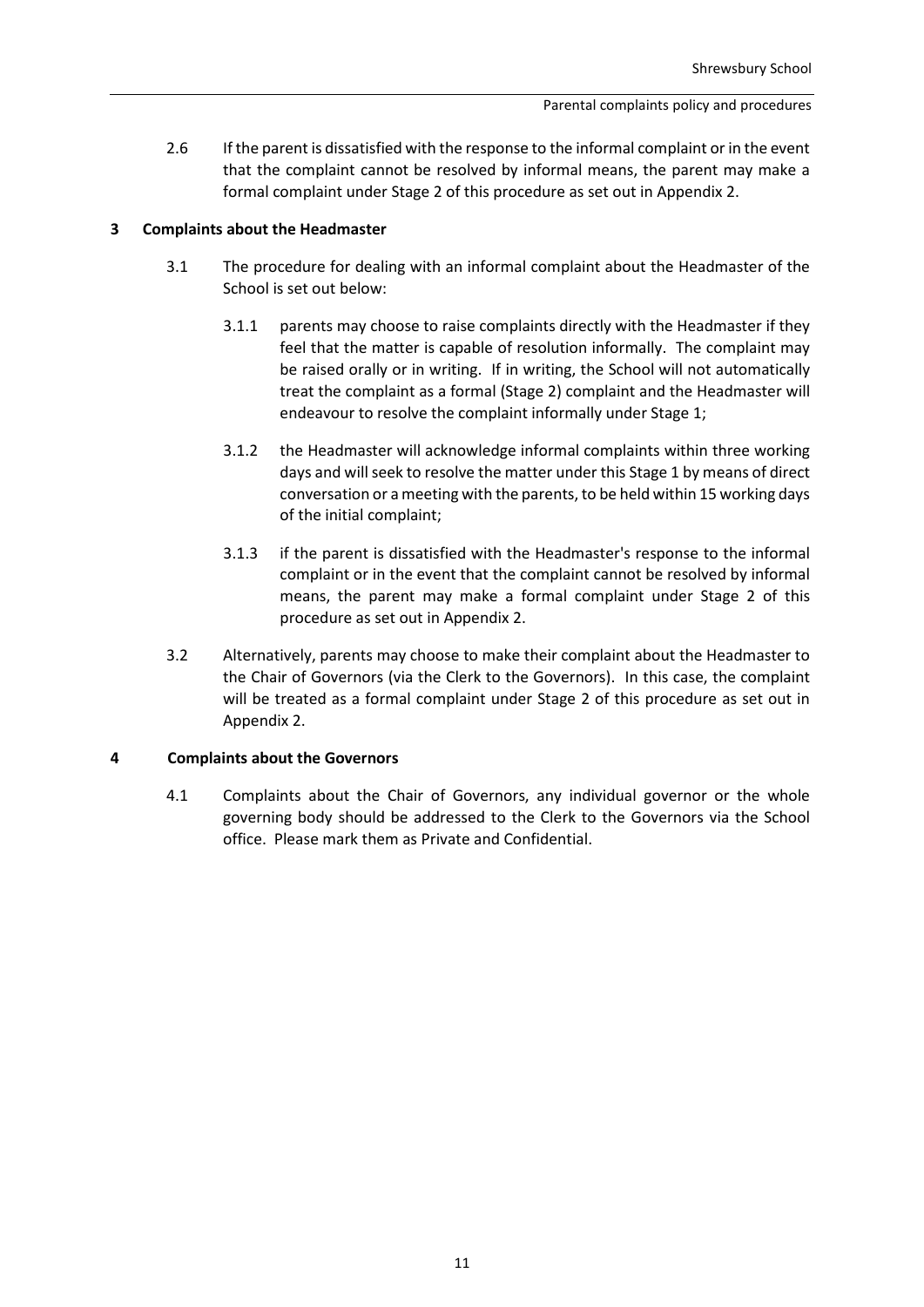# **Appendix 2 Stage 2: formal complaint**

#### **1 How to make a formal complaint**

- 1.1 Complaints will usually only progress to Stage 2 after first being considered at the informal stage and only then if the parent indicates that they intend to escalate a matter to the formal stage.
- 1.2 The formal complaint should be in writing addressed to the Headmaster of the School usually within 15 working days from receipt of the response to their complaint and should include:
	- 1.2.1 The complainant's name and full contact details;
	- 1.2.2 details of the complaint and who it has previously been raised with;
	- 1.2.3 a copy of any relevant documents;
	- 1.2.4 and the outcome desired.
- 1.3 The complaint form in Appendix 5 can be used to submit a formal complaint.
- 1.4 The complaint will be acknowledged within three working days, indicating the action that is being taken and the likely timescales.

#### **2 Investigation**

- 2.1 The subject matter of the complaint will be investigated in the most appropriate manner, which may include some or all of the following steps:
	- 2.1.1 delegation of the investigation to a senior member of staff or third party;
	- 2.1.2 involvement of one or more Governors;
	- 2.1.3 request for additional information from the parent, including what they think might resolve the issue (if not already requested under Stage 1); and
	- 2.1.4 request for a conversation and / or a meeting with the parent personally and / or others with relevant knowledge of the circumstances to define the scope of the complaint and or assist in the investigation.
- 2.2 Written records will be kept of all meetings and interviews held in relation to the complaint. Where the investigation is conducted by someone else they will prepare a report on the investigation which will usually then be considered by the Headmaster. Personal data may be redacted and names anonymised or cyphered in line with data protection principles.

#### **3 Decision**

- 3.1 The parent will be notified by email or letter of the Stage 2 decision and the reasons for it, usually within 15 working days from receipt of the formal complaint.
- 3.2 If the parent is dissatisfied with the Stage 2 response to the complaint, the parent can request that the complaint be referred to a complaints panel under Stage 3, using the procedure set out in Appendix 3.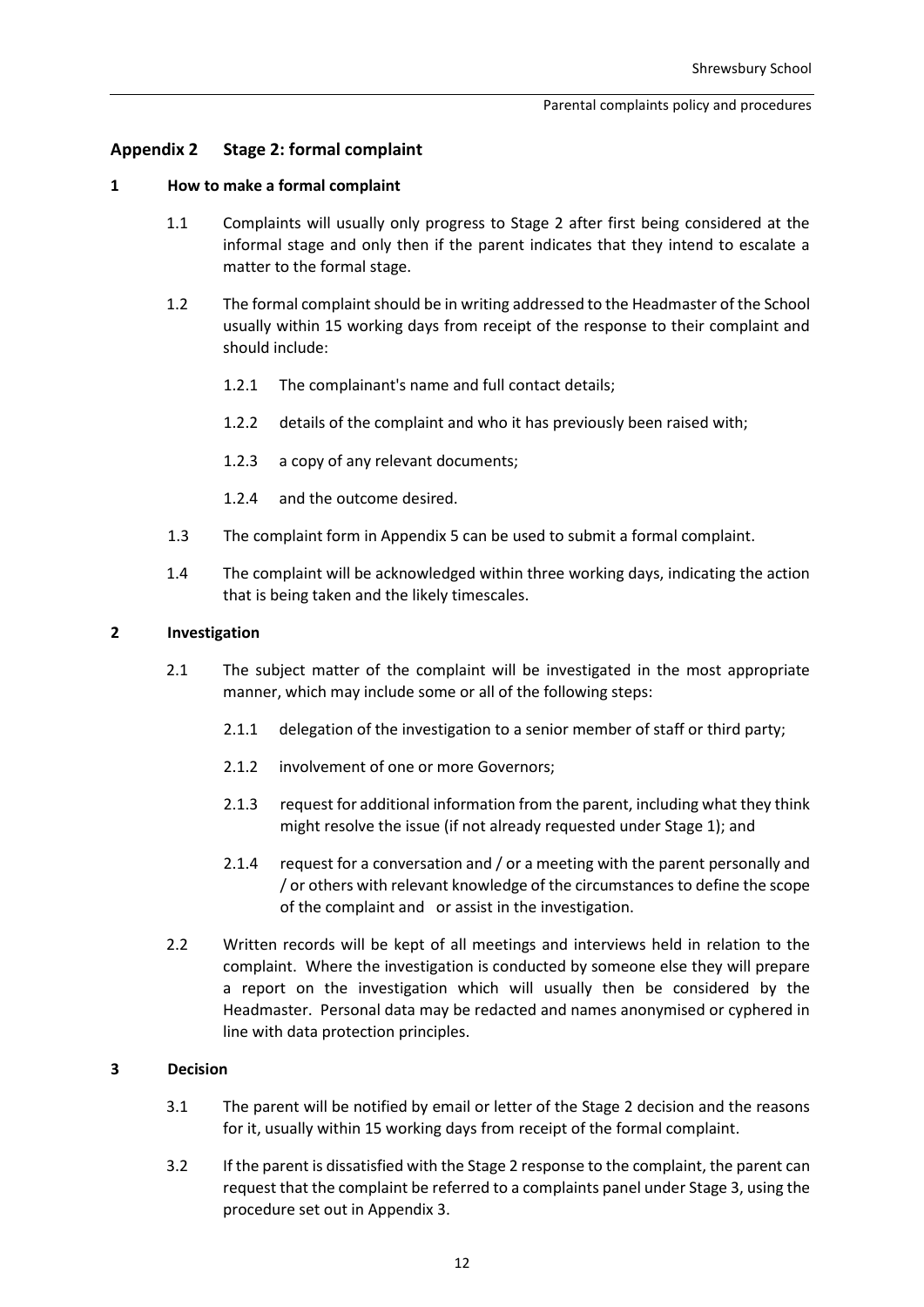3.3 Early Years Foundation Stage (**EYFS**): Parents of pupils in the EYFS setting will be notified of the outcome of the investigation within 28 calendar days of the complaint being received.

#### **4 Complaints about the Headmaster**

- 4.1 The procedure for dealing with a formal complaint about the Headmaster of the School is set out below:
	- 4.1.1 The complaint should be put in writing to the Chair of Governors (via the Clerk to the Governors). The complaint should include the same information referred to above.
	- 4.1.2 The Chair of Governors (via the Clerk to the Governors) will acknowledge the complaint within three working days of receipt and indicate the action that is being taken and the likely timescale. Such action may include an investigation and/or a meeting with the parent. The parent will usually receive a response to the complaint within 15 working days.
	- 4.1.3 If the parent is dissatisfied with the response to the complaint, the parent can request that the complaint be referred to a complaints panel under Stage 3, using the procedure set out in Appendix 3.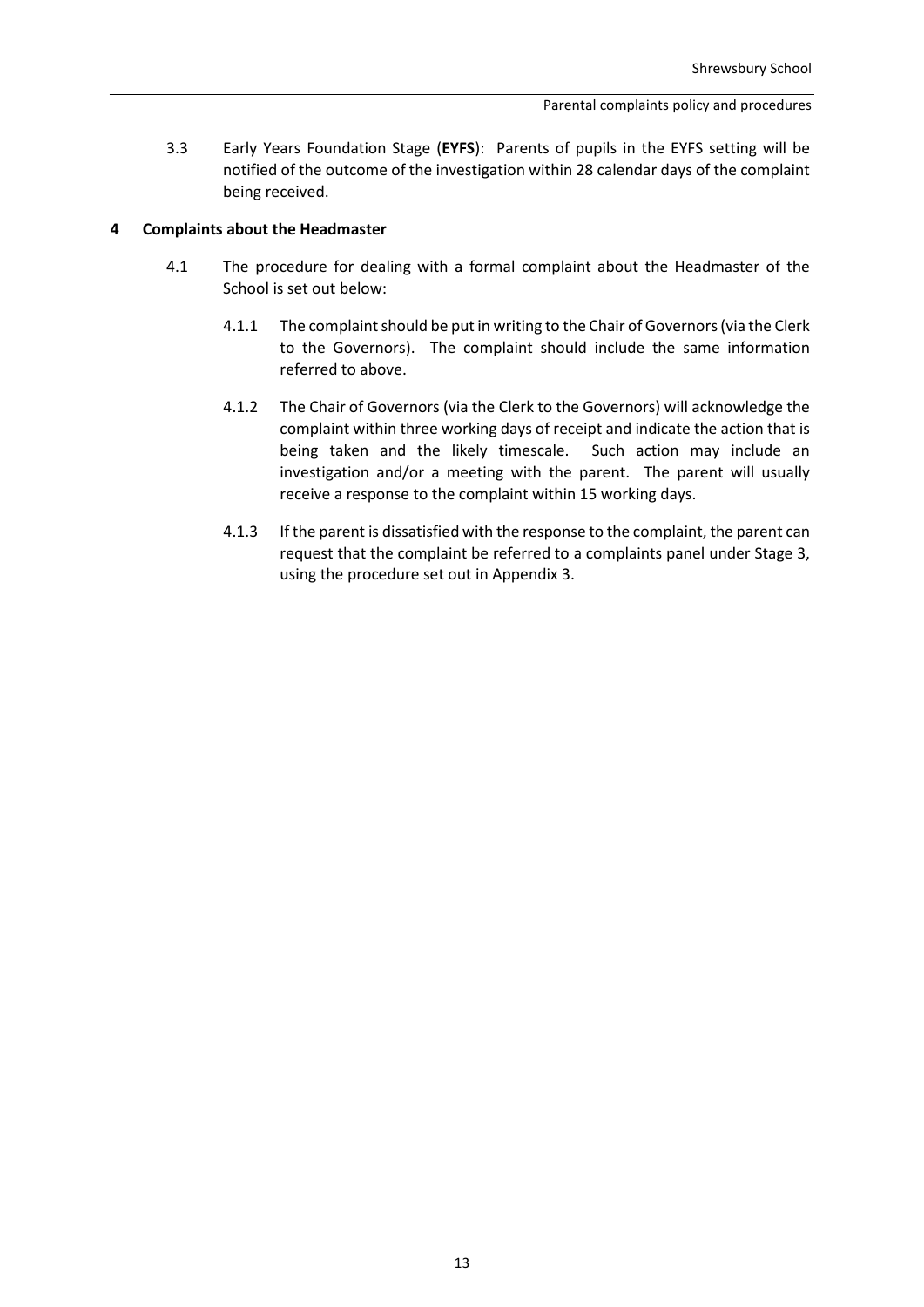# **Appendix 3 Stage 3: complaints panel**

#### **1 Complaints panel hearing**

- 1.1 If a parent is dissatisfied with the Stage 2 response to the complaint, they can request a complaints panel hearing.
- 1.2 A complaints panel Hearing (**Hearing**) is a Hearing to review those elements of the decision made at stage 2 about which the parent remains dissatisfied. The panel is not obliged to consider any new complaints at this stage.

#### **2 How to request a Hearing**

- 2.1 A request for a Hearing must be put in writing to the Clerk to the Governors and will usually only be considered if the procedure at Stage 2 has been completed.
- 2.2 The written request should usually be made within 15 working days from receipt of the stage 2 decision and should include:
	- 2.2.1 the complainant's name and full contact details;
	- 2.2.2 details of those aspects of the complaint about which the parent remains dissatisfied;
	- 2.2.3 copies of any relevant documents which the parent would like he panel to consider; and
	- 2.2.4 the outcome desired;
	- 2.2.5 whether the parent wishes to attend the hearing and if so, whether they propose to be accompanied.
- 2.3 If assistance with the request is required, for example because of a disability, please inform the Clerk to the Governors who will be happy to make appropriate arrangements.
- 2.4 The Clerk to the Governors will acknowledge the request for a Hearing in writing within three working days of receipt.
- 2.5 Every effort will be made to enable the Hearing to take place within 15 working days of receipt of the request.

#### **3 Planning the Hearing**

- 3.1 The Clerk to the Governors will send written notification to each party of the date, time and place of the Hearing at least ten working days before the date of the Hearing.
- 3.2 Copies of any documents (additional to those specified in 2.2.1 and 2.2.3) that the parent wishes the complaints panel to consider should be sent to the Clerk to the Governors to be received at least seven working days prior to the Hearing.
- 3.3 [• The Clerk to the Governors] will circulate a copy of the bundle of documents to be considered by the complaints panel to all parties at least [• three] working days prior to the Hearing.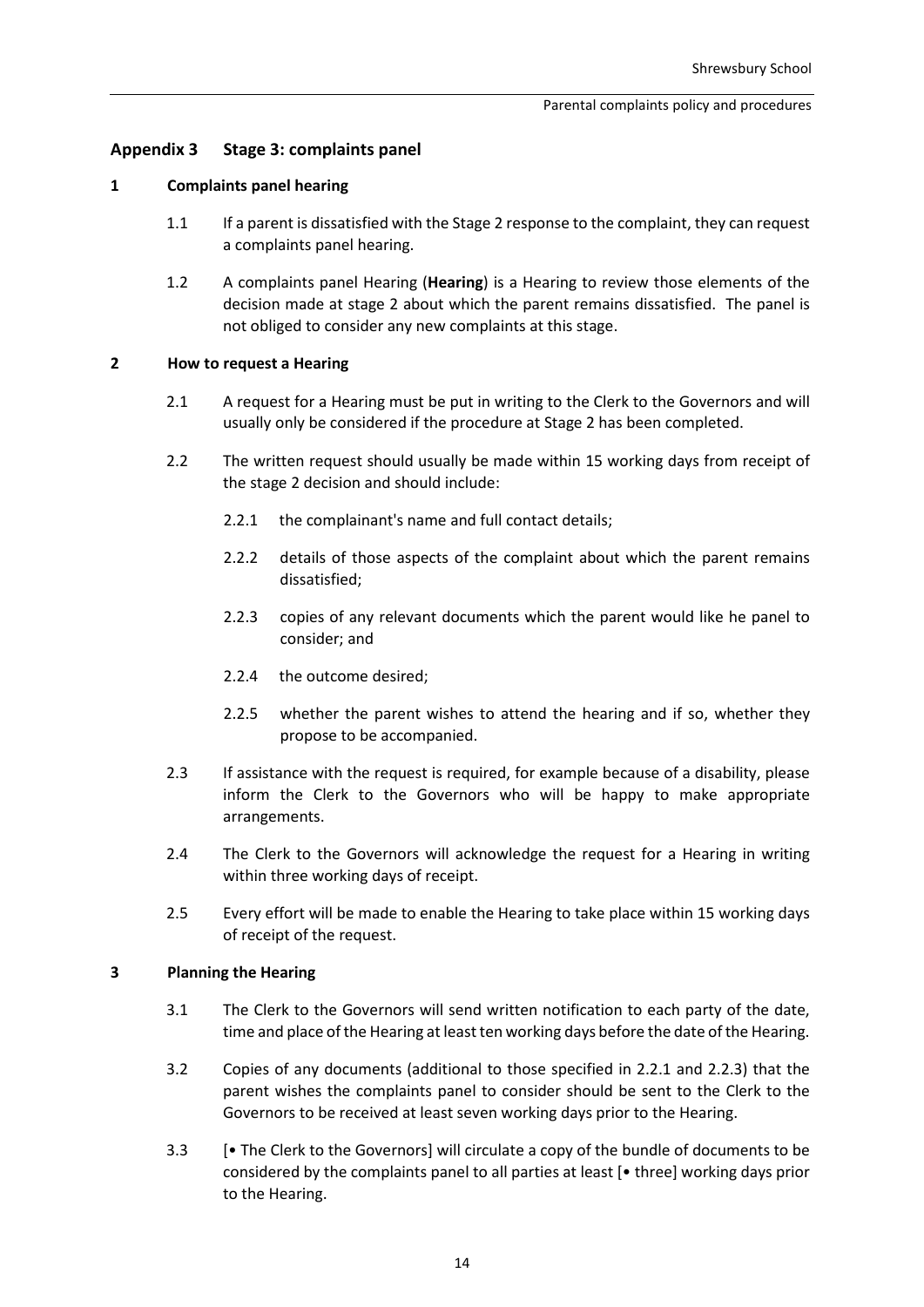- 3.4 The parent may be accompanied at the Hearing, for example by a relative or friend. The Hearing is an internal proceeding, not legal proceedings, and legal representation is unnecessary.
- 3.5 The parent should note that the complaints panel will wish to speak to him / her directly. If they are accompanied by a legally qualified person, that person will not be permitted to act as an advocate or to address the Hearing unless invited to do so by the Chair of the complaints panel.
- 3.6 A person will be appointed to take a minute of the Hearing.

## **4 Composition of the complaints panel**

- 4.1 The complaints panel will comprise at least three individuals who have no detailed prior knowledge of the circumstances of the complaint, including at least one panel member who is independent of the management and running of the School.
- 4.2 The parent may ask the Clerk to the Governors to inform them who has been appointed to sit on the complaints panel ahead of the Hearing. Fair consideration will be given to any reasonable objection to a particular member of the panel.
- 4.3 The Chair of the Governors will usually appoint one of the panel members to be the Chair of the panel throughout the proceedings.

#### **5 Role of the complaints panel**

- 5.1 The role of the complaints panel is to establish the facts surrounding the complaints that remain in issue by considering:
	- 5.1.1 the documents provided by both parties; and
	- 5.1.2 any representations made by the parties;

to review the process and the decision reached at Stage 2, and to consider on the balance of probabilities, whether or not to uphold each complaint.

#### **6 The Hearing**

- 6.1 Unless prior to the commencement of the Hearing, a parent confirms that they are satisfied with the outcome of their complaint, the Hearing will proceed notwithstanding that the parent may decide not to attend. In these circumstances, the complaints panel will consider the parent's complaint in his/her absence [and issue findings on the substance of the complaint.
- 6.2 The panel will usually hear representations from the Stage 2 decision-maker and the Parent(s).
- 6.3 The Hearing is not a legal proceeding and the complaints panel shall be under no obligation to hear oral evidence from witnesses to the issues complained of but may do so and/or may take written statements into account.
- 6.4 All statements made at the Hearing will be unsworn. The parties will be entitled to write their own notes for reference purposes.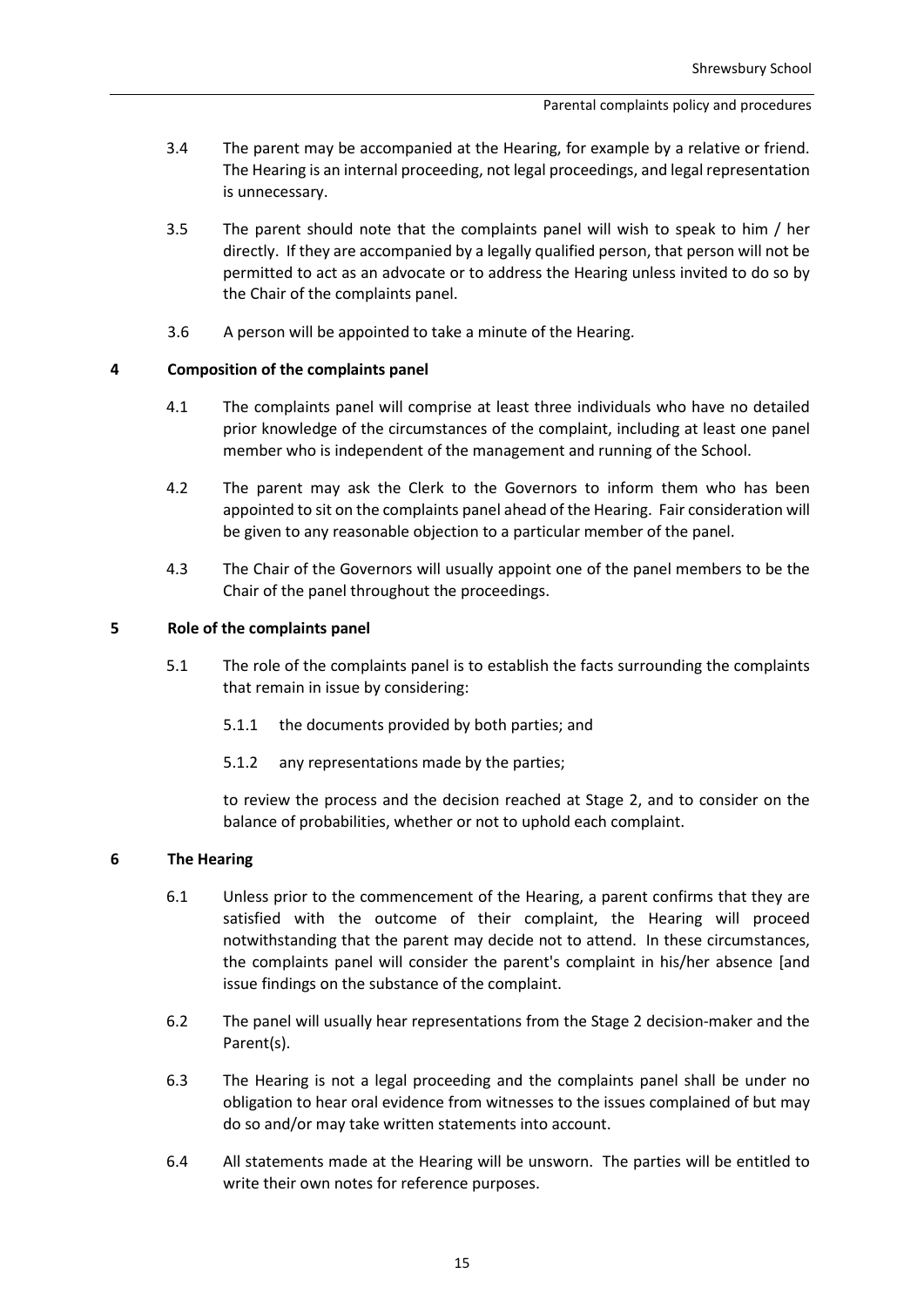- 6.5 All those present are expected to show courtesy, restraint and good manners. If they fail to do so and after due warning, the Hearing may be adjourned or terminated at the discretion of the Chair. Any person who is dissatisfied with any aspect of the way the Hearing is conducted must say so before the proceedings go any further and his/ her comment will be minuted.
- 6.6 The Chair may, at his/her discretion, otherwise adjourn the Hearing if he/she considers it appropriate to do so. This may include an adjournment for welfare reasons, to enable additional information to be obtained and/or considered or for the parties to take legal advice on a specific issue arising.
- 6.7 When the Chair of the panel is satisfied that sufficient consideration has been given to the documentation provided and any representations made by the parties, he/ she will conclude the Hearing.
- 6.8 A Hearing before the complaints panel is a private proceeding. No notes or other records or oral statements relating to the complaint or any matter discussed in or arising from the proceeding shall be published or otherwise made available directly or indirectly to the press or other media.

## **7 Decision**

- 7.1 The complaints panel will make findings about each complaint on the balance of probabilities and may make recommendations.
- 7.2 It is not within the powers of the complaints panel to make any financial award, nor to impose sanctions on staff, pupils or parents, although the complaints panel may make recommendations about these issues.
- 7.3 The minutes of the complaints panel hearing, together with the complaints panel's findings and any recommendations will usually be provided in writing to the parents and, where relevant, the person complained about, within five working days of the Hearing.

#### **8 Next steps**

- 8.1 The decision of the Panel is final. There will be no further opportunity within the School for consideration of the complaint. The completion of Stage 3 represents the conclusion of the School's complaints procedure.
- 8.2 The School will however ensure that the panel decision is recorded appropriately and that any recommendations made in the course of a complaint are properly considered and actioned as appropriate.
- 8.3 The complaints panel's findings and any recommendations including any actions taken to implement them will also be available for inspection on the School premises by the Governing Body and the Headmaster.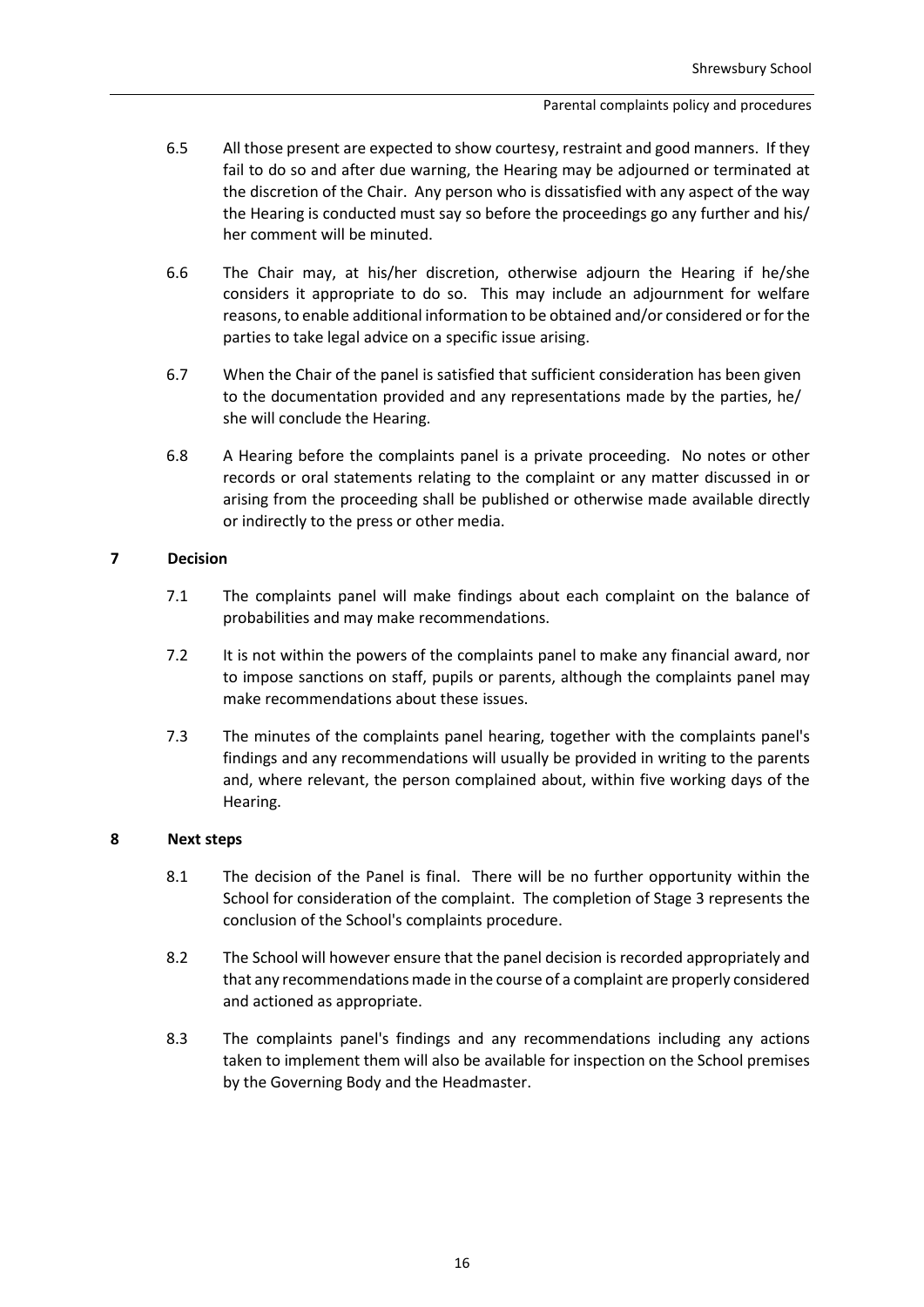### **Appendix 4 Unreasonable complaints**

- 1 We are committed to dealing with all complaints fairly and impartially, and to providing a high quality service to those who complain. We will not normally limit the contact complainants have with us. However, we do not expect our staff to tolerate unacceptable behaviour and will take action to protect staff from that behaviour, including that which is abusive, offensive or threatening.
- 2 Where repeated attempts are made by a parent to raise the same complaint after it has been considered at all three stages, this can be regarded as vexatious and outside the scope of the policy.
- 3 Unreasonable complaints are taken seriously by the School as they put a strain on valuable resources and hinder the progress of proper investigations.
- 4 We adopt the Department for Education's definition of unreasonable behaviour as that which hinders our consideration of complaints because of the frequency or nature of the complainant's contact with the School, such as if the complainant:
	- 4.1 refuses to articulate their complaint or specify the grounds of a complaint or the outcomes sought by raising the complaint, despite offers of assistance;
	- 4.2 refuses to co-operate with the complaints investigation process;
	- 4.3 refuses to accept that certain issues are not within the scope of a complaints procedure;
	- 4.4 insists on the complaint being dealt with in ways which are incompatible with the adopted complaints procedure or with good practice;
	- 4.5 introduces trivial or irrelevant information which the complainant expects to be taken into account and commented on, or raises large numbers of detailed but unimportant questions, and insists they are fully answered, often immediately and to their own timescales;
	- 4.6 makes unjustified complaints about staff who are trying to deal with the issues, and seeks to have them replaced;
	- 4.7 changes the basis of the complaint as the investigation proceeds;
	- 4.8 repeatedly makes the same complaint (despite previous investigations or responses concluding that the complaint is groundless or has been addressed);
	- 4.9 refuses to accept the findings of the investigation into that complaint where the School's complaints procedure has been fully and properly implemented and completed;
	- 4.10 seeks an unrealistic outcome;
	- 4.11 makes excessive demands on school time by frequent, lengthy and complicated contact with staff regarding the complaint in person, in writing, by email and by telephone while the complaint is being dealt with;
	- 4.12 uses threats to intimidate;
	- 4.13 uses abusive, offensive or discriminatory language or violence;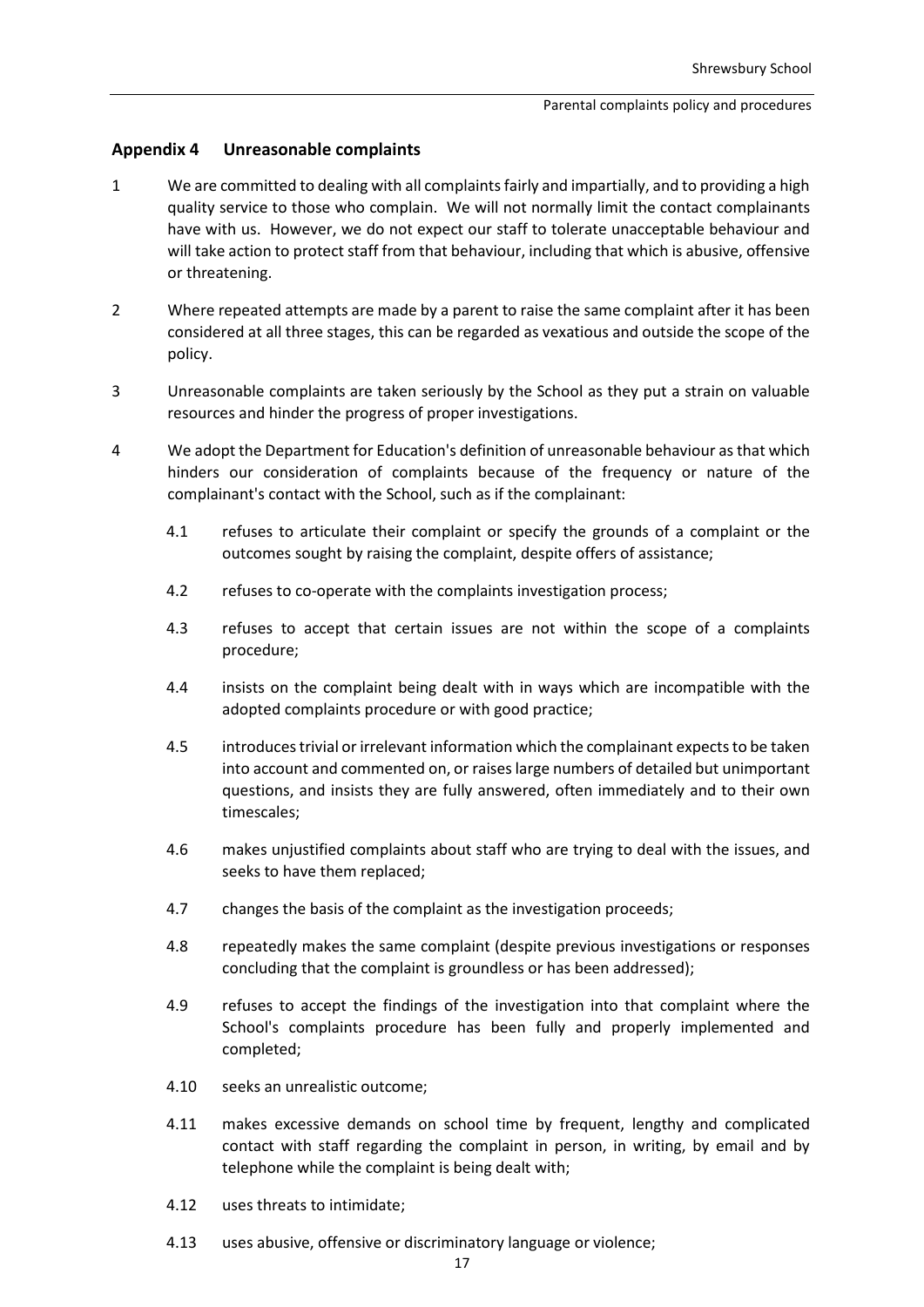- 4.14 knowingly provides falsified information;
- 4.15 publishes unacceptable information on social media or other public forums.
- 5 A complaint may also be considered unreasonable if it is manifestly unjustified, inappropriate, or an improper use of formal procedure.
- 6 In assessing this, the School shall have regard to all the circumstances of the case and the nature of the complaint itself rather than the nature of the complainant. In assessing all of the circumstances of the case the School will consider a range of factors including:
	- 6.1 whether a complaint has reasonable foundation;
	- 6.2 the history and context of the complaint (and any evidence where relevant);
	- 6.3 whether the time and cost of investigating the complaint is proportionate to the issue(s) complained of;
	- 6.4 whether an investigation of the complaint is likely to cause a disproportionate or unjustified level of disruption, irritation or distress;
	- 6.5 unexplained delay in raising a complaint or issue;
	- 6.6 if the purpose of the complaint is to obtain an outcome which is unavailable via the complaints procedure, such as a claim for compensation, damages or a refund of fees paid;
	- 6.7 any evidence of a complaint being brought for an improper purpose.
- 7 Whenever possible, the Headmaster and / or Chair of Governors will discuss any concerns with the complainant informally before dismissing a complaint as unreasonable.
- 8 If the behaviour continues, the School will write to the complainant explaining that their behaviour is unreasonable and ask them to change it.
- 9 For complainants who excessively contact the School causing a significant level of disruption, the School may specify methods of communication and limit number of contacts in a communication plan. This will be reviewed after six months.
- 10 In response to any serious incident of aggression or violence, the School will immediately inform the police and communicate its actions in writing. This may include barring an individual from the School.
- 11 It is open to a complainant to request that a complaints panel be convened to determine the single issue of whether the School's dismissal of the complainant's original complaint(s) was justified.